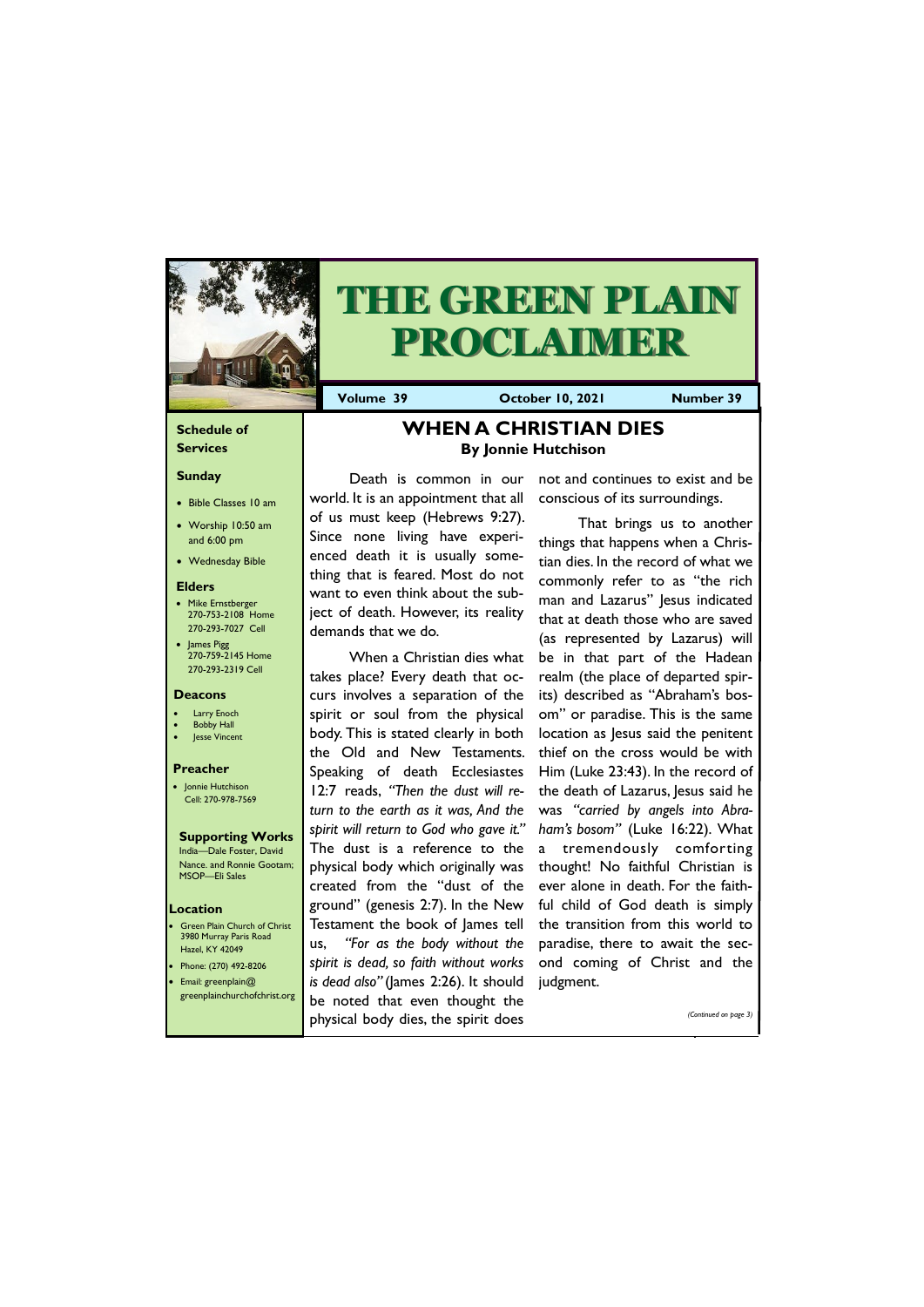## NEWS AND NOTES

*REMEMBER IN PRAYER: Green Plain members*: Peggy Jarvis, Joanne Barnes, Maxine Pool, Hayes and Marjorie Grady, Jim Fielder, Griselda Adams, Larry Enoch, Mary and Jim Lowrie and Mary and Jesse Vincent.

*Family and Friends:* Teresa Tacker, Bryan White, Kenneth Mizell, Dale Pentecost, Brett Wyatt, Charlotte Parker, Roger Rhoades,, Joel White, Mary Lou Joseph and Jennie Pool. Please let us know of those who have improved or any one who needs to be added to this list.

- **OUR SUYMPATHY:** We were all saddened at the death of our sister Faye Travis this past week. We extend our love and sympathy to Diana and Eddie and all the family and friends of Faye. She will be missed here at Green Plain. "Blessed are the dead who die in the Lord…." (Rev. 14:13).
- **COVID INFO:** Our Covid safety measures remain in effect for our worship services and Bible classes. It is recommended that we wear our masks, social distance and refrain from hand shakes and hugs. Let us consider one another's safety and act accordingly.
- **PANTRY ITEMS October 2021: 3—Paper Towels; 10—Baked Beans; 17—Pickles; 24—Jelly; 31—Peanut Butter.** Please bring any additional items you wish for the "blessing box" which is located next to the breezeway on the north side of the building.
- **October 2021 Anniversaries:** 21-Vickie &Chad Canter . **Birthdays:** 8-Jim Fielder; 18— Perry Jarvis; 29-Bobby Hall. Please let us know if we have left anyone out.
- *ENROLL IN A FREE BIBLE CORRECSPONDENCE COURSE. Send your name and complete mailing address and phone number to the address on the first page of this bulletin.*
- *"***Be of good courage, And He shall strengthen your heart, all you who hope in the Lord" " (Psalms 31:24).**

## **Page 2**

## **Those to Serve October 2021**

**Announcements—Mike Ernstberger**

**Preside at Lord's Table—Bobby Hall & Larry Enoch**

**Lord's Table PM: 3rd-Bobby Hall; 10th-Lrry Enoch; 17th-Bobby Hall; 24th-Larry Enoch; 31st-Bobby Hall**

**Opening Prayer AM: 3rd-Jonnie Hutchison; 10th-Chad Canter; 17th-James Pigg; 24th-Jim Lowrie; 31st-Mike Ernstberger**

**Closing Prayer AM: 3rd-Perry Jarvis; 10th-Mike Ernstberger; 17th-Junior Morris; 24th-Roy Wyatt; 31st-Jesse Vincent**

**Song Leaders: AM-Perry Jarvis; PM-Mike Ernstberger;** 

**Wed: Chad Canter**

**Counter Contribution: Bobby & Larry Usher: Chad**

## *LESSONS TODAY* **AM Bible Study** *The Book of Acts\*

**Worship**

**AM***— The Thief on the Cross*

**PM—** *This World Is Not Our Home*

**Wednesday Bible Class** *A Study of 1 John*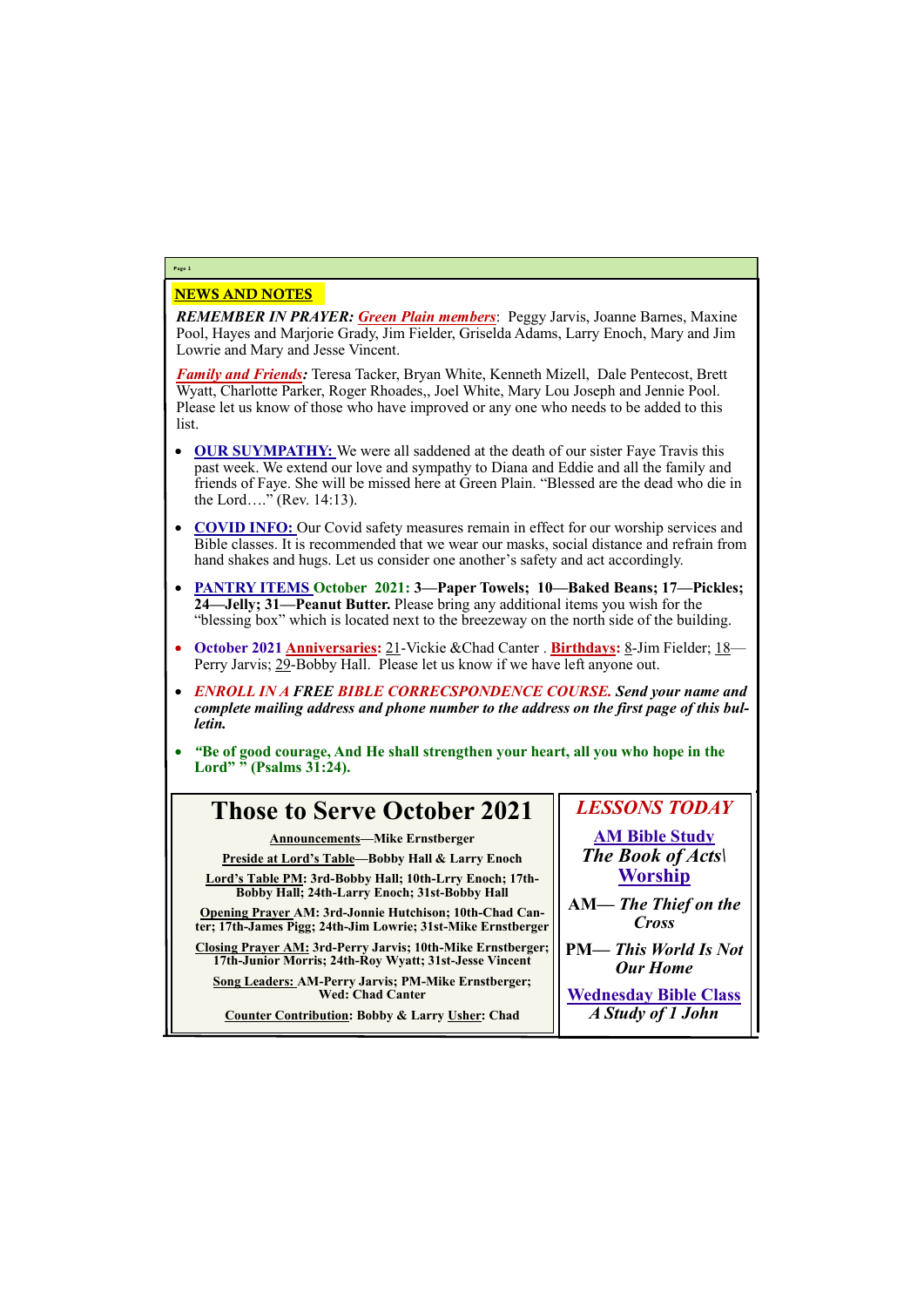**Page 3**



The death of a faithful Christian will bring an end to all the suffering and trials of life that are common to our existence in this world. In the case of Lazarus Jesus pictures a conversation between Abraham and the rich man. The rich man, being tormented, requests relief from Abraham that he might send Lazarus to dip his finger in water to cool his tormented tongue. But "*Abraham said, 'Son, remember that in your lifetime you received your good things, and likewise Lazarus evil things; but now he is comforted and you are tormented"* (Luke 16:25). At death the Christian ceases earthly labor and enters into rest leaving behind a legacy of good works which follow him/her into eternity. Revelation 14:13 reads *"Then I heard a voice from heaven saying to me, "Write:' Blessed are the dead who die in the Lord from now on.'" "Yes," says the Spirit," that they may rest from their labors, and their works follow them."* 

Some in the church in Thessalonica expressed concern regarding their brothers

and sisters who had "fallen asleep" (died). Paul assured this concern in the words of 1 Thessalonians 4:14-17, *"For if we believe that Jesus died and rose again, even so God will bring with Him those who sleep in Jesus. For this we say to you by the word of the Lord, that we who are alive and remain until the coming of the Lord will by no means precede those who are asleep. For the Lord Himself will descend from heaven with a shout, with the voice of an archangel, and with the trumpet of God. And the dead in Christ will rise first. Then we who are alive and remain shall be caught up together with them in the clouds to meet the Lord in the air. And thus we shall always be with the Lord."* Yes, the ultimate destiny of the faithful Christian will be his or her eternal home with Christ in heaven.

The faithful Christian has much assurance in the face of death and, unlike the unbeliever or non-Christian, need not fear death as those who have no hope (2 Thess. 4:13-18). Dear reader, are you a faithful Christian?

#### *(Continued from page 1)*